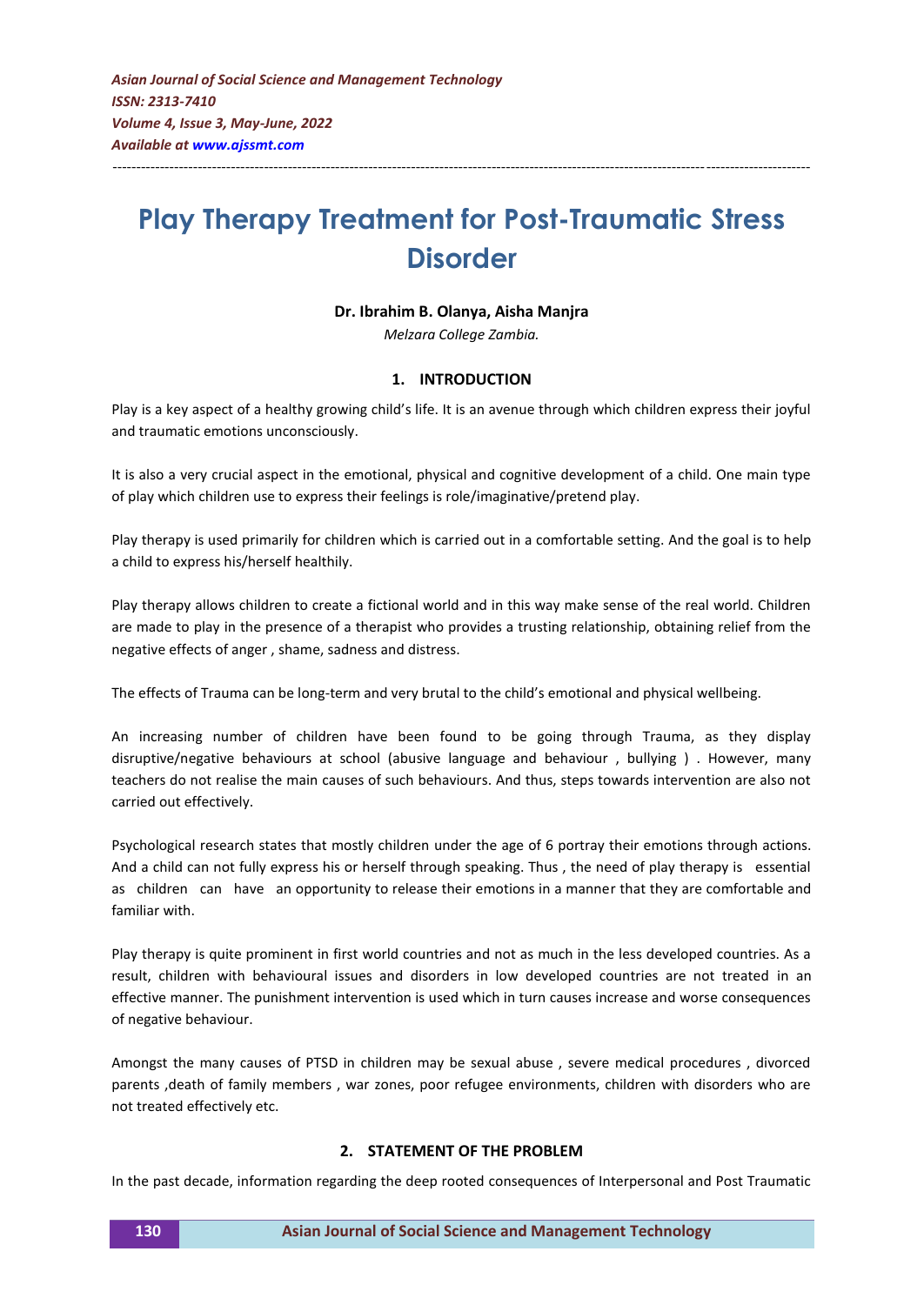Stress Disorder (PTSD) has grown immensely. However, very few investigations and analysis have been made to overcome and treat such cases efficiently.

#### **3. SIGNIFICANCE AND PURPOSE OF THE STUDY.**

This research study will reveal the effectiveness of play therapy outside of an academic environment. And how it is carried out including the steps, stages and duration which will elucidate the patterns of behaviour and connections of cognition and behaviour etc.

### **4. SCOPE OF THE STUDY**

A case study will be carried out on a 6 year old child in Grade 1, who has been displaying negative behaviour for the past 2 years. His teacher described behaviours like bullying other children, short temperedness, zoning out of class . Etc.

Teachers, researchers and therapists have not come to a general consensus on the effectiveness of play therapy.

Furthermore, from my personal experience as a teacher, I noticed that children with behavioural issues, below the age of 7 were not intervened rightfully.

Therefore, both the above reasons give me a great urge to research and prove the effectiveness of it, which I could then create awareness and encourage its implementation in the schools.

#### **5. LITERATURE REVIEW**

Majority of the researches have positive remarks regarding the effectiveness of play therapy. From the very few researches carried out in Africa, a few reviews have had opposing statements based on this topic with agreeable justifications.

Awareness of mental health is not prominent in the underprivileged urban areas and rural areas of low developed countries. Therefore, before carrying out therapy interventions , it would be necessary to create workshops and programmes based on mental wellbeing with the purpose of educating the local people. A study was carried out in South Africa which suggested that " It would be effective in such socio – economic circumstances to combine therapy interventions with programmes explicitly focusing on mental health education providing an intrinsic motivation for therapy attendance. " Nadine Van Westrehenen, Elzette Fritz , Rolf Kleber (2019 , p. 11)

Dr Kathryn Frances Hunt writes an article which was published, and stated that a few professionals conducted courses of play therapy in Nairobi, Kenya, East Africa . "The effectiveness of this course was proven as it raised awareness of the therapeutic power of play and removed doubts of inadequacy." Journal of Psychology in Africa (Volume 16 ,2006)

An intervention of play therapy was used against sexual abuse violence in Botswana. Participants had training in the use of Play therapy as a therapeutic medium for sexually abused children. Qualitative research was conducted using group discussions and a sample 18 social workers and lay counsellors from the region of Botswana. Munita Dunn and Morekwe Selemogwe , Journals of Psychology in Africa (2009, p.127 to p.129)

Furthermore, parents play an integral role in the treatment of the child. Parents and therapists have to work in cooperation and both parties should have open communication for effective results. The Association for Play Therapy's (APT, 2019) Best practices statement explicitly recommends that "play therapists should include parents /caregivers in the formulation of treatment plans and reaching therapeutic goals."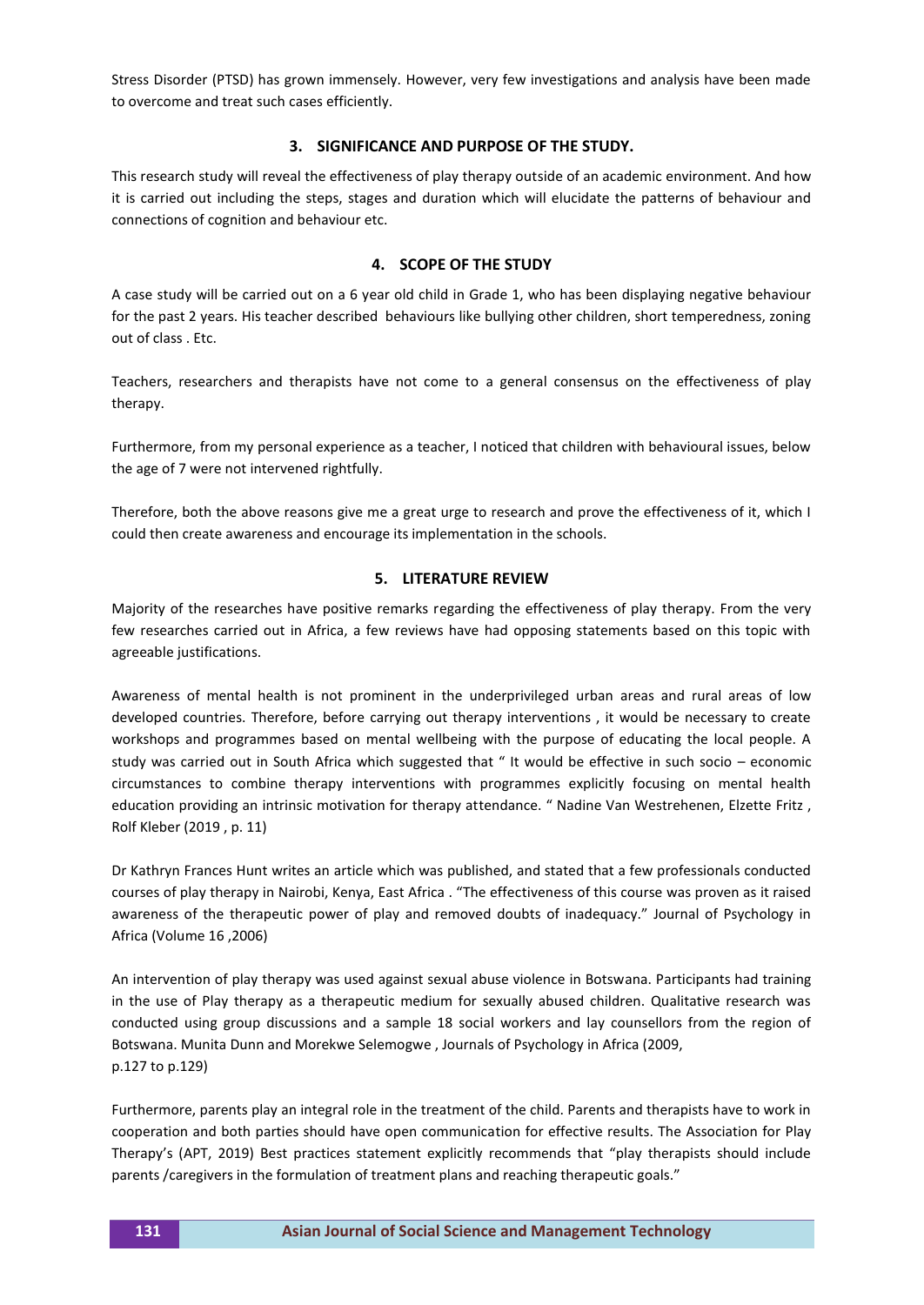Moreover, traumatic experiences are primarily stored in the sensory networks of the brain often resulting in dysregulation. This already indicates that traumatic experiences are not stored as verbal memories and further making it difficult for children to narrate their emotions. "Traumatic events are not saved as verbal memories, resulting in lack of narrative memory and rational thought about the experience ( Gaskill and Perry, 2012 ; Ogden and Minton , 2000 ; Vand der Kolk , 2014 ).

The California Evidence Based Clearinghouse for Child welfare (CEBC) recognizes child centered play therapy as promising for anxiety, disruptive behaviour and domestic violence ( based on 10 experimental researches)

There have been three major meta analyses on play therapy indicating effectiveness of it. (Bratton et al, 2005 ; Lin and Bratton, 2015 ; Ray et al, 2015)

Shens (2002) conducted a trial upon children who were traumatized by an earthquake and Dung et al (2010) published case studies demonstrating positive impacts for children affected by Hurricane Katrina in the United States.

In India, therapeutic cloning and play techniques have been utilised for effective intervention against long term hospitalization , chronic illnesses such as cancer, surgery and post-surgical treatment. (Ellison, 1995)

#### **6. HYPOTHESIS**

Is play therapy intervention effective for immediate results? What factors trigger the delay of behaviour improvement in play therapy? Can this intervention be utilised in rural areas or underdeveloped countries? Is this intervention the only solution to behavioural problems?

#### **7. RESEARCH METHODOLOGY**

The observation method was used, with the help of descriptive and Evaluative variables.

Before the treatment

I initially prepared the child mentally and emotionally by speaking to him regarding general day to day topics before he was placed in the play room. He blended in very quickly as compared to other kids as he seemed to possess an extroverted personality.

Prior to this, I involved the parents by briefing them about the child's behavioural issues. On the initial encounter, the parents were in denial. However, after a few sessions of therapy, it assisted them to understand the connections between the environment and the cognitive behaviour of the child. Furthermore, I discovered that this nuclear family lived with an extended family in one unit of a house. This caused a few internal conflicts within, resulting in negative effects on the child.

Treatment plan

The child was placed in a room filled with different toys; dollies, balls , legos, few super hero robotic toys. A session of 30 minutes was conducted each day for 3 months. These findings and observations were then placed in graphical terms below which will elucidate the behavioural change patterns and finally the improvements too.

Two variables that were analysed were frequency and intensity.

I used the tally system to record frequency of each day. Furthermore, I then used daily frequencies to create the weekly and monthly means.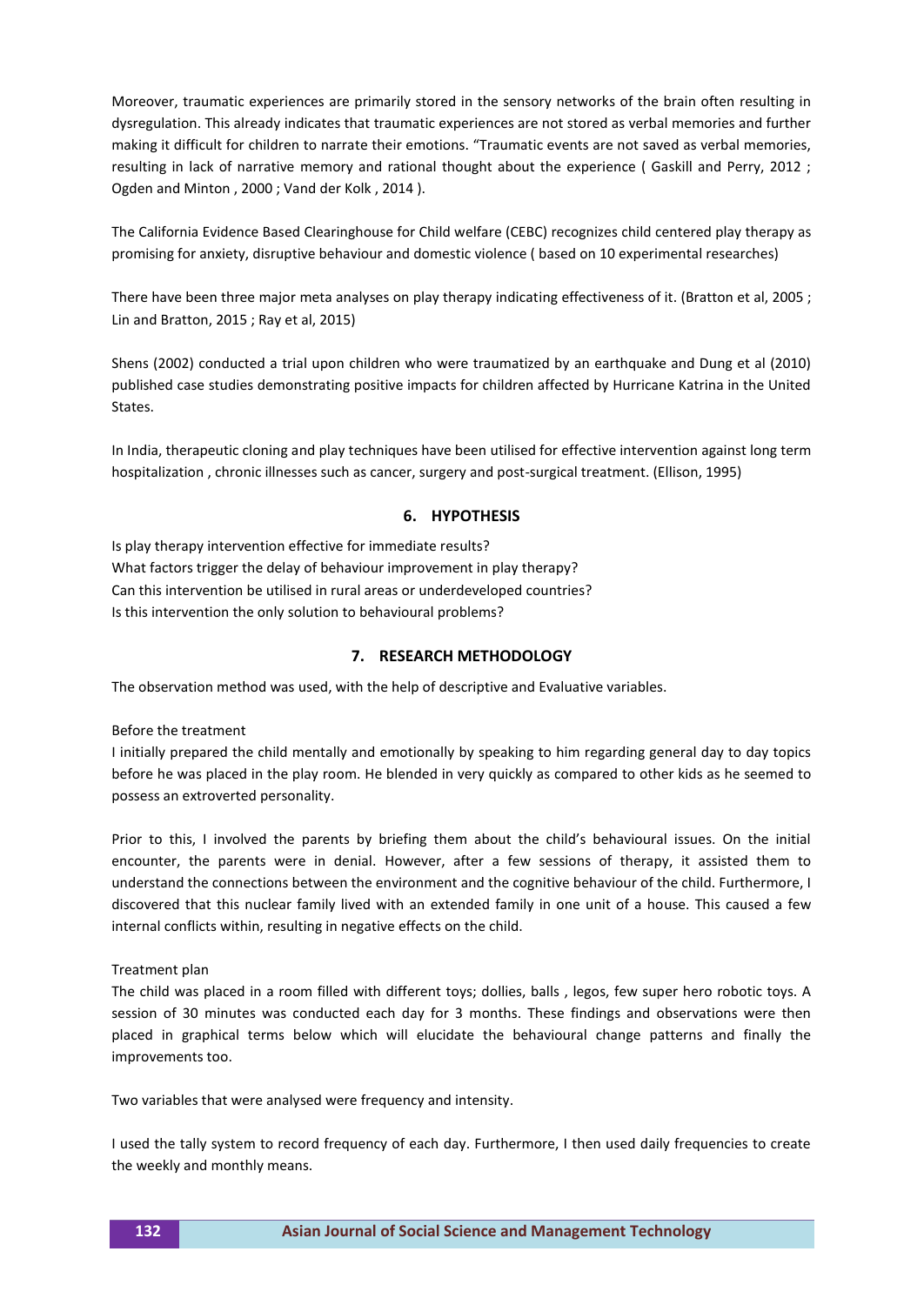The frequency variable includes:

How many times the child carried out violent behaviours towards the toys ? E.g. throwing balls at the legos,

stamping on the dollies

How often the child screams or yells

How often does the child pretend talks to the toys?

The intensity variable was recorded within a range of 1 to 10 which included:

How loud the child yelled ?

How hard he hit the ball at the toys?

| Mean    |      |
|---------|------|
| Month 1 | 20.5 |
| Month 2 | 13.2 |
| Month 3 |      |